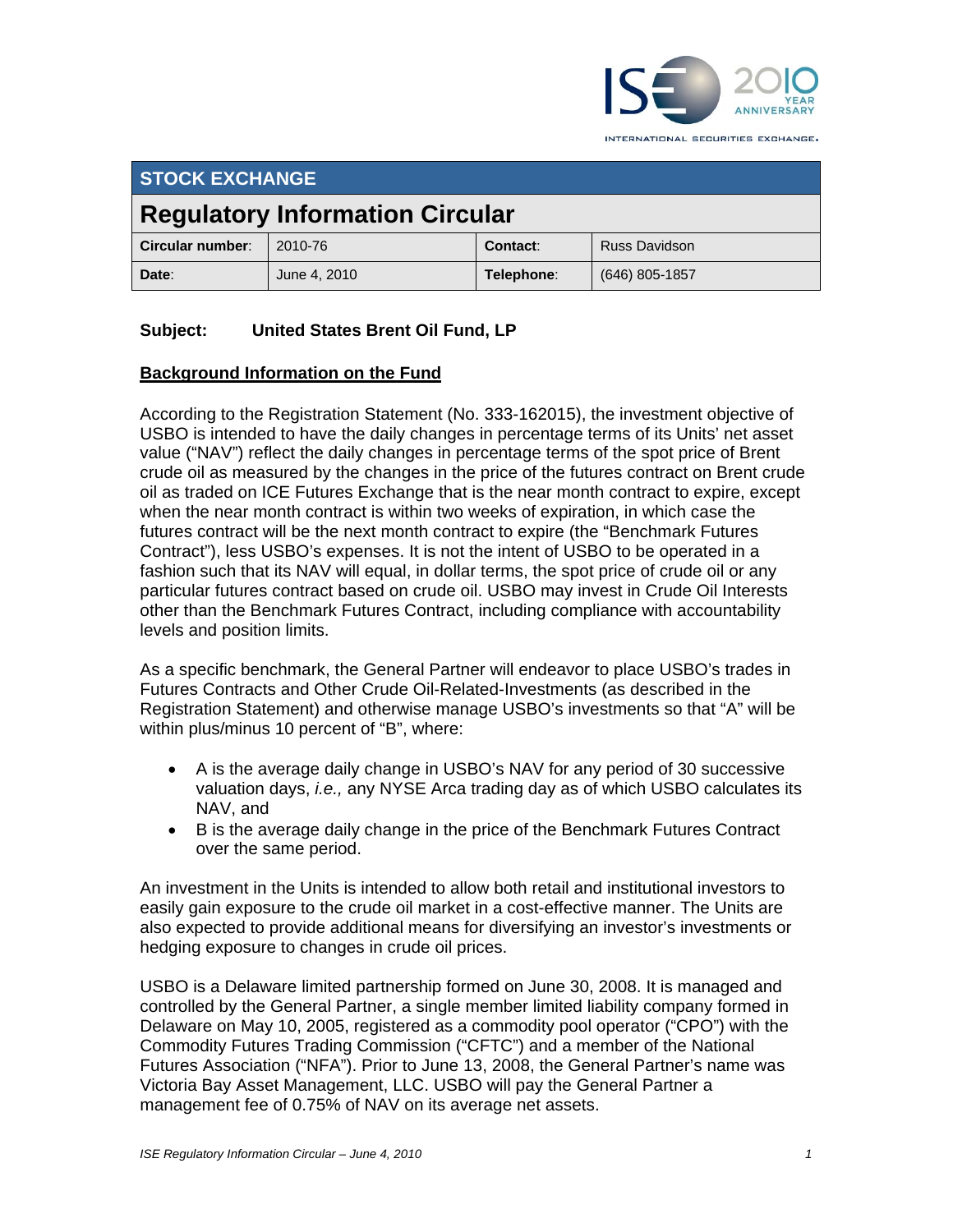

*Clearing Broker* UBS Securities will act as a futures clearing broker for USBO. UBS Securities is registered in the U.S. with FINRA as a Broker-Dealer and with the CFTC as a Futures Commission Merchant. The clearing arrangements between the clearing broker and USBO generally are terminable by the clearing broker once the clearing broker has given USBO notice. Upon termination, the General Partner may be required to renegotiate or make other arrangements for obtaining similar services if USBO intends to continue trading in Futures Contracts or Other Crude Oil-Related Investments at its level of capacity at such time.

*Administrator and Custodian* Brown Brothers Harriman & Co. is the registrar and transfer agent for the Units. Brown Brothers Harriman & Co. is also the Custodian for USBO. In this capacity, Brown Brothers Harriman & Co. will hold USBO's Treasuries, cash and cash equivalents pursuant to a custodial agreement. In addition, Brown Brothers Harriman & Co. will perform certain administrative and accounting services for USBO and will prepare certain SEC and CFTC reports on behalf of USBO.

*Marketing Agent* USBO employs ALPS Distributors, Inc. as the marketing agent. USBO, through its marketing agent, will continuously offer Creation Baskets to and redeem Redemption Baskets from Authorized Purchasers and will receive and process creation and redemption orders from Authorized Purchasers.

DTC serves as the securities depository for the Units, which may be held only in bookentry form; stock certificates will not be issued. DTC, or its nominee, is the record or registered owner of all outstanding Units of the Fund.

#### **Investment Strategy of USBO**

According to the Registration Statement, USBO anticipates that the use of Futures Contracts, together with Other Crude Oil-Related Investments (as described in the Registration Statement), as necessary, will produce price and total return results that closely track the investment goals of USBO.

According to the Registration Statement, as part of its Other Crude Oil-Related Investments, USBO may purchase options on crude oil Futures Contracts on principal futures exchanges in pursuing its investment objective. USBO may enter into cleared swaps and non-exchange traded derivatives transactions (also known as over-thecounter contracts), which are usually entered into between two parties. Each party to such contract bears the credit risk that the other party may not be able to perform its obligations under its contract.

Some crude oil-based derivatives transactions contain fairly generic terms and conditions and are available from a wide range of participants. Other crude oil-based derivatives have highly customized terms and conditions and are not as widely available. Many of these over-the-counter contracts are cash-settled forwards for the future delivery of crude oil- or petroleum-based fuels that have terms similar to the Futures Contracts. Others take the form of "swaps" in which the two parties exchange cash flows based on pre-determined formulas tied to the crude oil spot price, forward crude oil price, the Benchmark Futures Contract price, or other crude oil futures contract price. Certain of these swaps may be cleared through clearinghouses and have margin and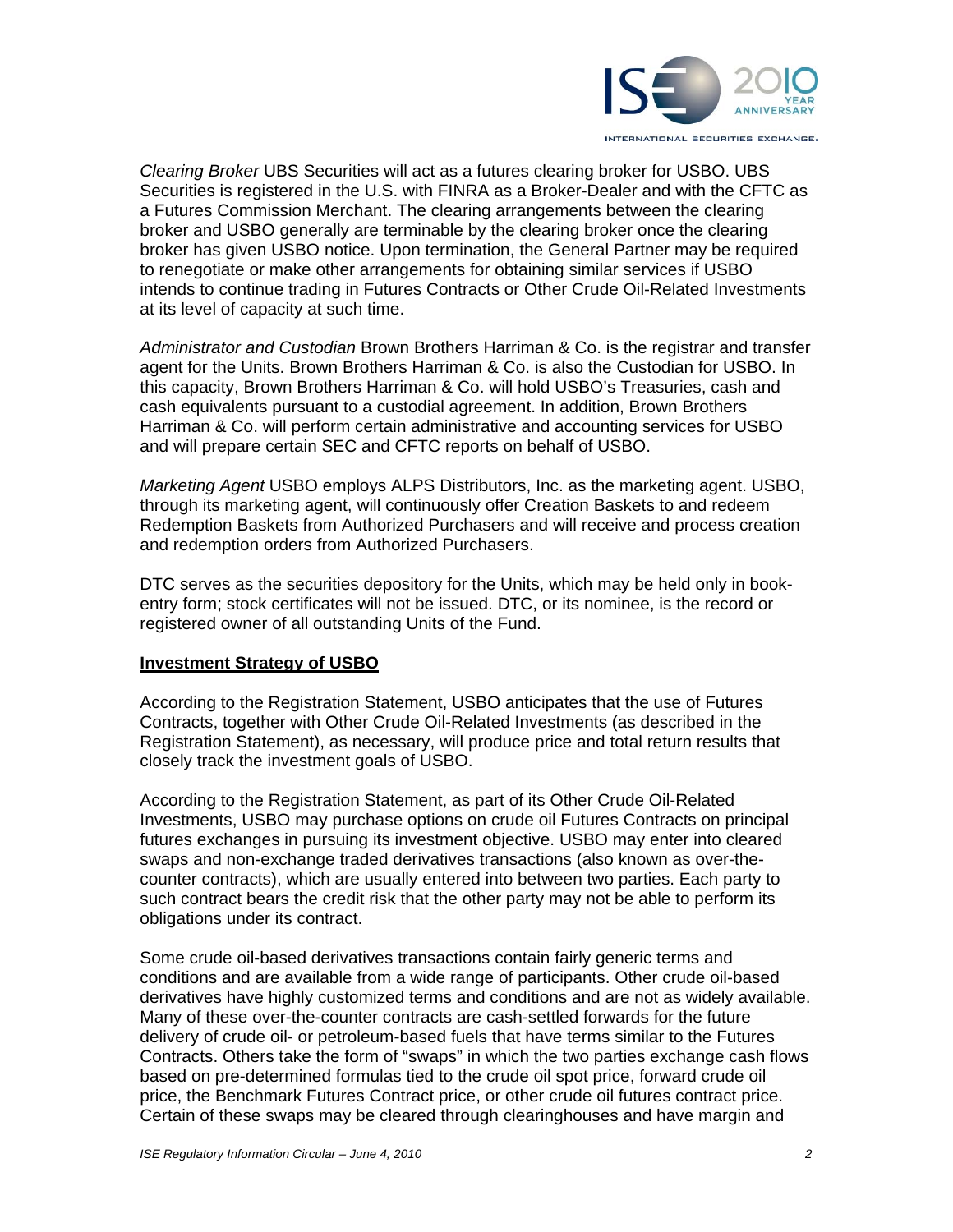

other requirements akin to those found in futures contracts. USBO may also enter into over-the-counter derivative contracts such as swaps or cash-settled forwards for the future delivery of crude oil- or petroleum-based fuels that are not cleared. For example, USBO may enter into over-the-counter derivative contracts whose value will be tied to changes in the difference between the crude oil spot price, the Benchmark Futures Contract price, or some other futures contract price traded on New York Mercantile Exchange or ICE Futures Exchange and the price of other Futures Contracts that may be invested in by USBO.

According to the Registration Statement, to protect itself from the credit risk that arises in connection with such over-the-counter Other Crude Oil-Related Investments, USBO will enter into agreements with each counterparty that provide for the netting of its overall exposure to its counterparty, such as the agreements published by the International Swaps and Derivatives Association, Inc. USBO will also require that the counterparty be highly rated and/or provide collateral or other credit support to address USBO's exposure to the counterparty. The creditworthiness of each potential counterparty will be assessed by the General Partner, as described in the Registration Statement.

#### **Creation and Redemption of Units**

USBO Units may be created or redeemed in Creation Basket or Redemption size of 100,000 Units. Authorized Purchasers, as described in the Registration Statement will be the only persons that may create or redeem Units.

The total deposit required to create each basket ("Creation Basket Deposit") will be an amount of Treasuries and/or cash that is in the same proportion to the total assets of USBO (net of estimated accrued but unpaid fees, expenses and other liabilities) on the date the order to purchase is accepted as the number of Units to be created under the purchase order is in proportion to the total number of Units outstanding on the date the order is received. The General Partner determines, directly in its sole discretion or in consultation with the Administrator, the requirements for Treasuries and the amount of cash, including the maximum permitted remaining maturity of a Treasury and proportions of Treasuries and cash that may be included in deposits to create baskets. The Marketing Agent will publish such requirements at the beginning of each business day. The amount of cash deposit required will be the difference between the aggregate market value of the Treasuries required to be included in a Creation Basket Deposit as of 4:00 p.m. E.T. on the date the order to purchase is properly received and the total required deposit. The procedures by which an Authorized Participant can redeem one or more baskets mirror the procedures for creation of baskets.

#### **Impact of Accountability Levels and Position Limits**

According to the Registration Statement, the Benchmark Futures Contract is currently traded on the ICE Futures Exchange without specific accountability levels or position limits. However, the ICE Futures Exchange's daily position management regime requires that any position greater than 500 contracts in the nearest two months to expire must be reported to the ICE Futures Exchange on a daily basis. According to the Registration Statement, the ICE Futures Exchange has powers to prevent the development of excessive positions or unwarranted speculation or any other undesirable situation and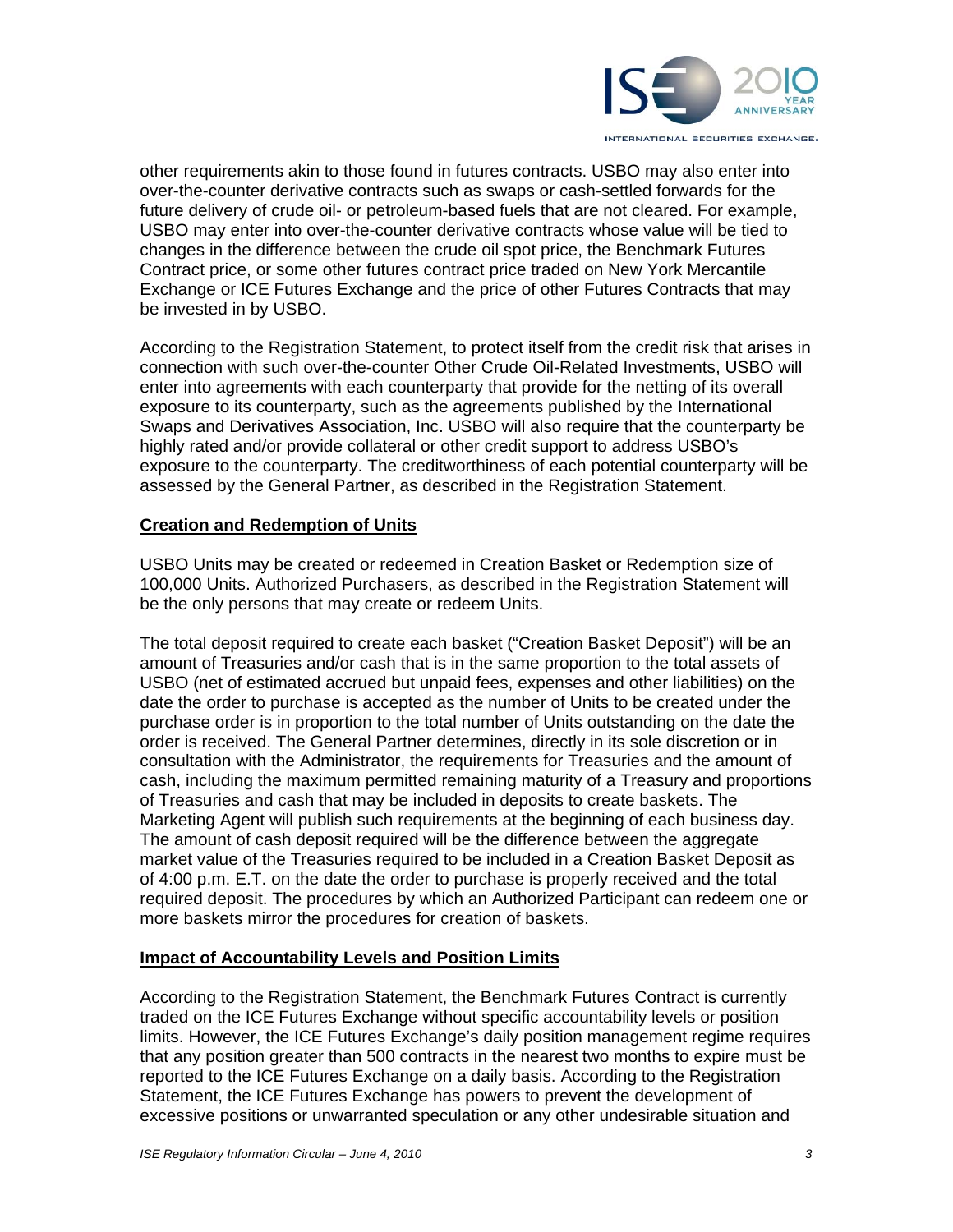

may take any steps necessary to resolve such situations including the ability to mandate limitations on the size of such positions or to reduce positions where appropriate. If USBO is required to limit or reduce the size of its positions in Brent crude oil contracts on the ICE Futures Exchange, it may then, if permitted under applicable regulatory requirements, purchase Futures Contracts on the NYMEX or other exchanges that trade listed crude oil futures. According to the Registration Statement, the Futures Contracts available on the NYMEX are comparable to the contracts on the ICE Futures Exchange, but they may have different underlying commodities, sizes, deliveries, and prices. The Futures Contracts available on the NYMEX are subject to accountability levels and position limits. In addition, USBO may invest in Other Crude Oil-Related Investments, as described in the Registration Statement.

#### **Calculation of NAV**

USBO's NAV is calculated by (1) taking the current market value of its total assets, and (2) subtracting any liabilities. Brown Brothers Harriman & Co., the Administrator, will calculate the NAV of USBO once each Exchange trading day.

The NAV for a particular trading day will be released after 4:00 p.m. E.T. Trading during the Core Trading Session on the Exchange typically closes at 4:00 p.m. E.T. The Administrator will use the ICE Futures Exchange settlement price (a weighted average price of trades during a three minute settlement period from 2:27 p.m., E.T.) for the contracts traded on the ICE Futures Exchange, but will calculate or determine the value of all other USBO investments, as of the earlier of the close of the Exchange or 4:00 p.m. E.T. in accordance with the Administrative Agency Agreement among Brown Brothers Harriman & Co., USBO and the General Partner.

In addition, Futures Contracts, Other Crude Oil-Related Investments and Treasuries held by USBO will be valued by the Administrator, using rates and points received from client approved third party vendors (such as Reuters and WM Company) and advisor quotes. These investments will not be included in the Indicative Partnership Value ("IPV", as discussed below). The IPV is based on the prior day's NAV and moves up and down solely according to changes in the Benchmark Futures Contracts for Brent crude oil traded on the ICE Futures Exchange.

As discussed above, USBO will create and redeem Units only in blocks of 100,000 Units called Creation Baskets and Redemption Baskets, respectively. The price of each Unit offered in Creation Baskets on any day will be the total NAV of USBO calculated as of the close of the Exchange on that day divided by the number of issued and outstanding Units.

The creation and redemption of baskets will only be made in exchange for delivery to USBO or the distribution by USBO of the amount of Treasuries and any cash represented by the baskets being created or redeemed, the amount of which will be based on the combined NAV of the number of Units included in the baskets being created or redeemed as of 4:00 p.m. E.T. on the day the order to create or redeem baskets is properly accepted. Additional procedures relating to the creation and redemption of Units are described in the Registration Statement.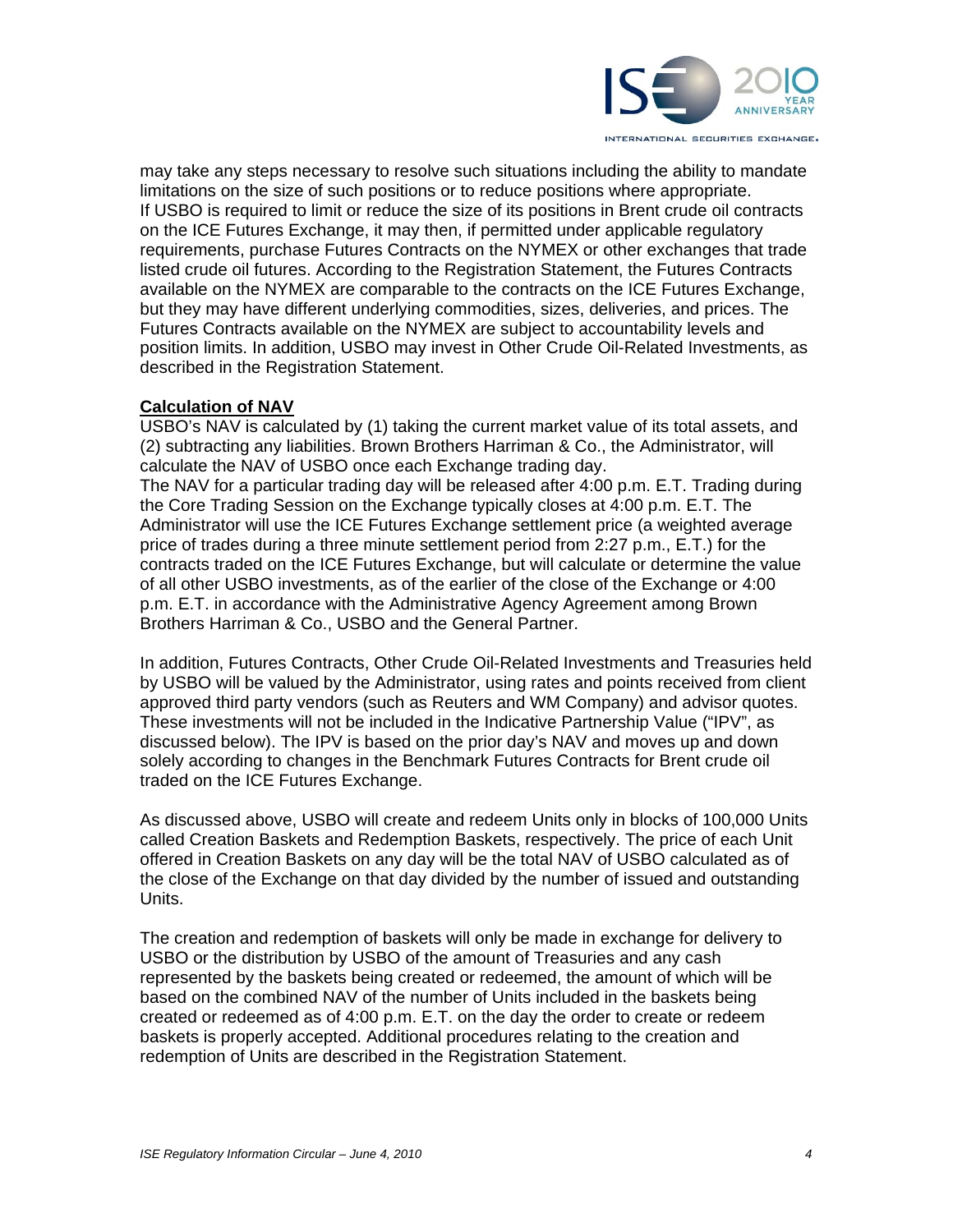

#### **Dissemination and Availability of Information**

*Price of Futures Contracts* The applicable Futures Contracts are the underlying benchmark investment, commodity or asset, as applicable, for purposes of NYSE Arca Equities Rule 8.300(d)(2)(ii). The Rule provides that NYSE Arca Equities will consider removing from listing Partnership Units if the value of the underlying benchmark investment, commodity or asset is no longer calculated or available on at least a 15 second delayed basis or NYSE Arca Equities stops providing a hyperlink on its website to any such investment, commodity or asset value.

The ICE Futures Exchange disseminates price information on the Futures Contracts traded on the ICE Futures Exchange on a real-time basis during normal trading hours on the ICE Futures Exchange from 8:00 p.m. E.T. to 6:00 p.m. E.T. With respect to any Futures Contracts that are traded on NYMEX, NYMEX disseminates price information on a real time basis during normal trading hours on NYMEX from 10:00 a.m. to 2:30 p.m., E.T.

*Portfolio Disclosure* USBO's total portfolio composition will be disclosed each business day that the Exchange is open for trading on USBO's Web site www.unitedstatesbrentoilfund.com. The Web site disclosure of portfolio holdings will be made daily and will include, as applicable, the name and value of each Crude Oil Interest, the specific types of Other Crude Oil-Related Investments, Treasuries, and the amount of cash and cash equivalents held in USBO's portfolio. USBO's Web site is publicly accessible at no charge.

*Indicative Partnership Value* In order to provide updated information relating to USBO for use by investors and market professionals, an updated IPV, as described below, will be calculated and disseminated by one or more major market data vendors during the NYSE Arca Core Trading Session. The IPV will be calculated by using the prior day's closing NAV per Unit of USBO as a base and updating that value throughout the trading day to reflect changes in the most recently reported trade price for the active Futures Contract on ICE Futures Exchange, NYMEX, or other applicable futures exchange. The prices reported for the active Futures Contract month will be adjusted based on the prior day's spread differential between settlement values for that contract and the spot month contract. In the event that the spot month contract is also the active contract, the last sale price for the active contract will not be adjusted. The IPV disseminated during the Core Trading Session should not be viewed as an actual real time update of the NAV, because NAV is calculated only once at the end of each trading day.

The IPV will be disseminated on a per Unit basis every 15 seconds during the NYSE Arca Core Trading Session from 9:30 a.m. E.T. to 4:00 p.m. E.T. The normal trading hours of ICE Futures Exchange are 8:00 p.m. E.T. to 6:00 p.m. E.T.

With respect to any Futures Contracts that are traded on NYMEX, because the normal trading hours of NYMEX are 10 a.m. E.T. to 2:30 p.m. E.T., there will be a gap in time at the beginning and the end of each day during which USBO Units will be traded on the NYSE Arca**,** but real-time NYMEX trading prices for futures contracts traded on the NYMEX will not be available. As a result, during those gaps there will be no update to the IPV. The IPV will not be updated during the Exchange's Opening Trading Session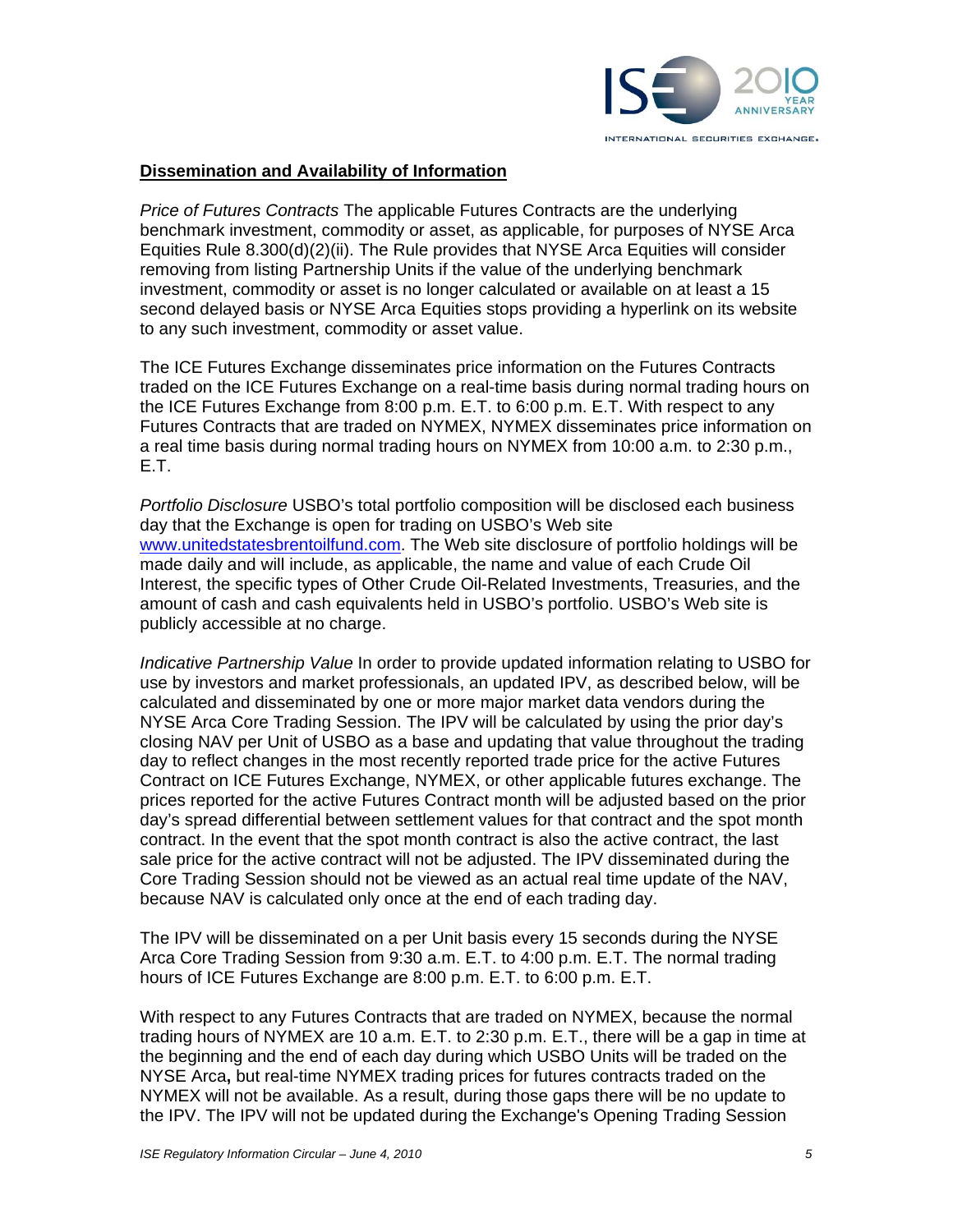

from 4 a.m. to 9:30 a.m., during that part of the Exchange's Core Trading Session when NYMEX is not normally open for trading (specifically, 9:30 a.m. to 10 a.m. E.T. and 2:30 p.m. to 4 p.m. E.T.), and during the Exchange's Late Trading Session from 4 p.m. to 8 p.m. E.T.

The Partnership is subject to various fees and expenses described in the Registration Statement.

### **Principal Risks**

Equity Electronic Access Members ("Equity EAMs") are referred to the Fund's prospectus and Registration Statement for a description of risks associated with an investment in the Units of the Fund. These risks include the risk that the market price of the Units will be subject to fluctuations similar to those affecting the current Benchmark Futures Contract. Owners of the Units will not have the protections normally associated with ownership of shares in an investment company registered under the Investment Company Act of 1940 but will have the protections afforded by the Commodity Exchange Act to investors in CFTC-regulated commodity pools. If certain events occur, at any time, the General Partner will be required to terminate the Fund, otherwise the Fund will continue in perpetuity. In addition, as noted in the prospectus, Units trade at market prices that may differ from NAV. The NAV of the Units will fluctuate with changes in the market value of the Fund's assets. The trading prices of the Units will fluctuate in accordance with changes in the NAV as well as market supply and demand.

There is no regulated source of last sale information regarding physical commodities, and the Commission has no jurisdiction over the trading of crude oil, heating oil, gasoline, natural gas or other petroleum-based fuels. The CFTC has regulatory jurisdiction over the trading of futures contracts traded on U.S. exchanges and related options.

## **Continuous Offering**

The method by which Basket aggregations of Units are created and traded may raise certain issues under applicable securities laws. Because new Units may be issued by the Fund on an ongoing basis, at any point a distribution may occur. Broker-dealers and other persons are cautioned that some activities on their part may, depending on the circumstances, result in their being deemed participants in a distribution in a manner which could render them statutory underwriters and subject them to the prospectusdelivery requirement and liability provisions of the Securities Act of 1933 ("Securities Act"). For example, a broker-dealer firm or its client may be deemed a statutory underwriter if it purchases Basket aggregations, breaks them down into constituent Units, and sells such Units directly to customers, or if it chooses to couple the creation of a supply of new Units with an active selling effort involving solicitation of secondary market demand for Units. A determination of whether one is an underwriter for purposes of the Securities Act must take into account all the facts and circumstances pertaining to the activities of the broker-dealer or its client in the particular case, and the examples mentioned above should not be considered a complete description of all the activities that could lead to a categorization as an underwriter.

#### **Exchange Rules Applicable to Trading in the Shares**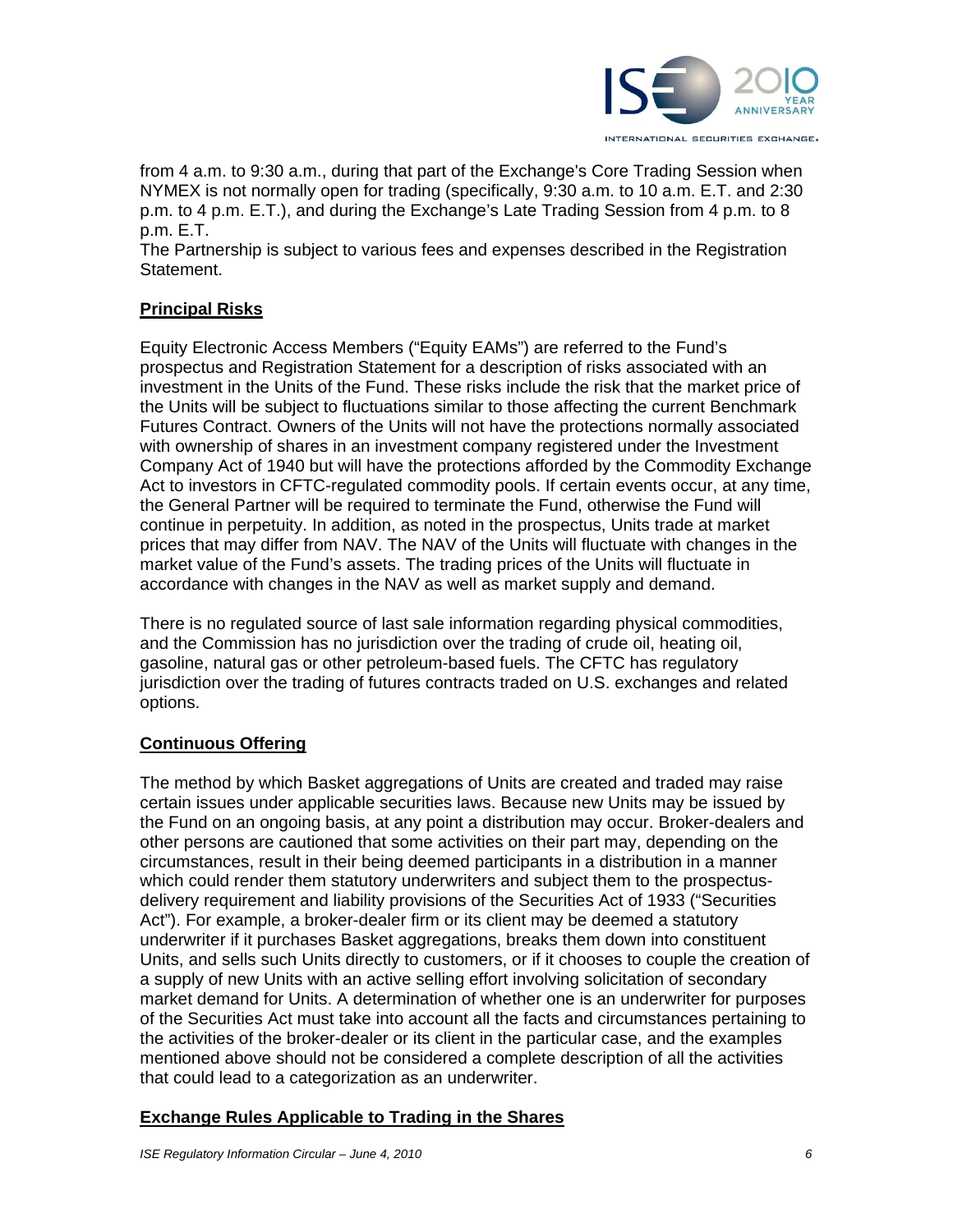

The Shares are considered equity securities, thus rendering trading in the Shares subject to the Exchange's existing rules governing the trading of equity securities.

#### **Trading Hours**

Trading in the Shares on ISE is on a UTP basis and is subject to ISE equity trading rules. The Shares will trade from 8:00 a.m. until 8:00 p.m. Eastern Time. Equity Electronic Access Members ("Equity EAMs") trading the Shares during the Extended Market Sessions are exposed to the risk of the lack of the calculation or dissemination of underlying index value or intraday indicative value ("IIV"). For certain derivative securities products, an updated underlying index value or IIV may not be calculated or publicly disseminated in the Extended Market hours. Since the underlying index value and IIV are not calculated or widely disseminated during Extended Market hours, an investor who is unable to calculate implied values for certain derivative securities products during Extended Market hours may be at a disadvantage to market professionals.

### **Trading Halts**

ISE will halt trading in the Shares in accordance with ISE Rule 2101(a)(2)(iii). The grounds for a halt under this Rule include a halt by the primary market because it stops trading the Shares and/or a halt because dissemination of the IIV or applicable currency spot price has ceased, or a halt for other regulatory reasons. In addition, ISE will stop trading the Shares if the primary market de-lists the Shares.

#### **Suitability**

Trading in the Shares on ISE will be subject to the provisions of ISE Rule 2123(l). Members recommending transactions in the Shares to customers should make a determination that the recommendation is suitable for the customer. In addition, members must possess sufficient information to satisfy the "know your customer" obligation that is embedded in ISE Rule 2123(l).

Equity EAMs also should review FINRA Notice to Members 03-71 for guidance on trading these products. The Notice reminds members of their obligations to: (1) conduct adequate due diligence to understand the features of the product; (2) perform a reasonable-basis suitability analysis; (3) perform customer-specific suitability analysis in connection with any recommended transactions; (4) provide a balanced disclosure of both the risks and rewards associated with the particular product, especially when selling to retail investors; (5) implement appropriate internal controls; and (6) train registered persons regarding the features, risk and suitability of these products.

#### **Delivery of a Prospectus**

Pursuant to federal securities laws, investors purchasing Shares must receive a prospectus prior to or concurrently with the confirmation of a transaction. Investors purchasing Shares directly from the Fund (by delivery of the Deposit Amount) must also receive a prospectus.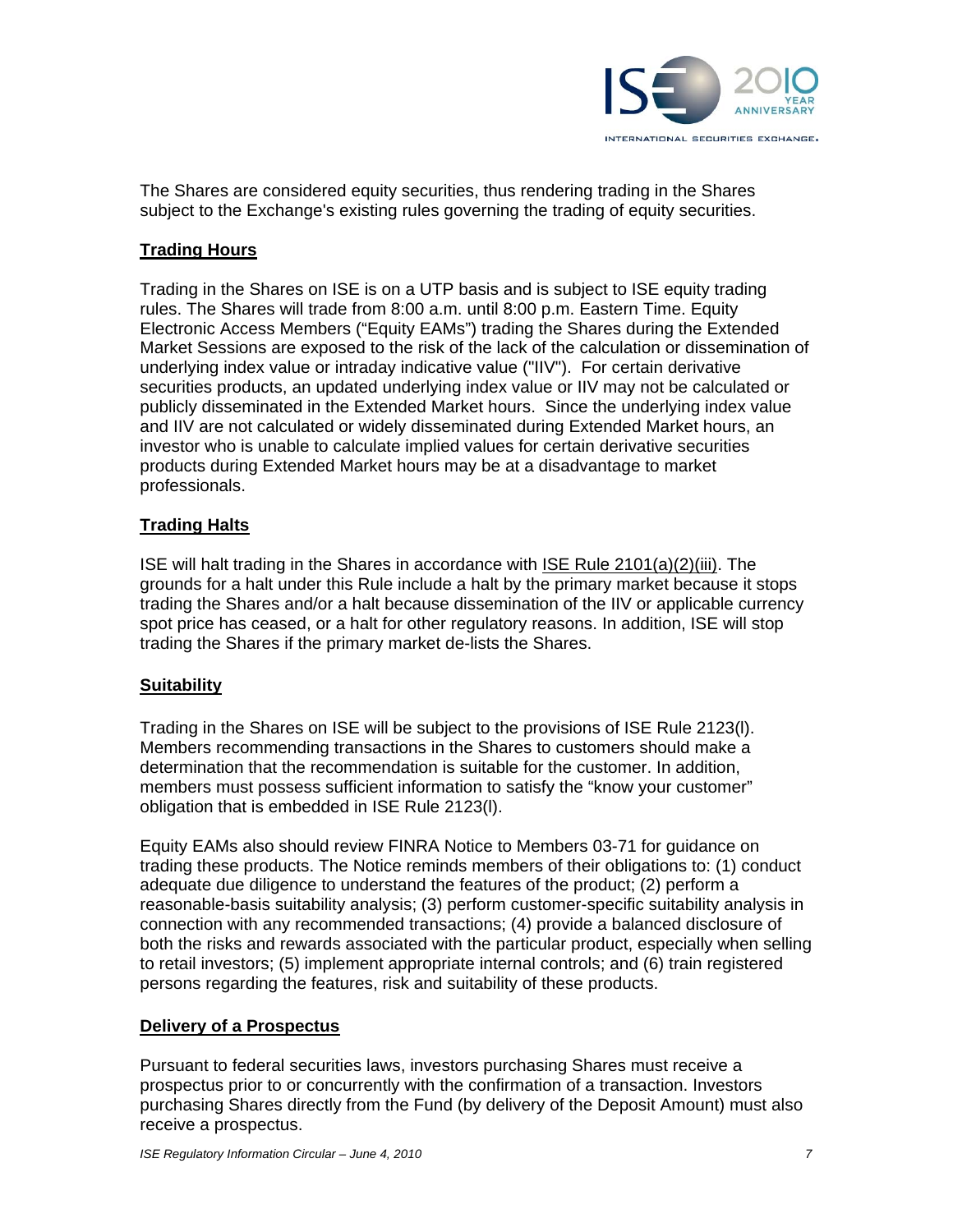

Prospectuses may be obtained through the Distributor or on the Fund's website. The Prospectus does not contain all of the information set forth in the registration statement (including the exhibits to the registration statement), parts of which have been omitted in accordance with the rules and regulations of the SEC. For further information about the Fund, please refer to the Trust's registration statement.

#### **Exemptive, Interpretive and No-Action Relief Under Federal Securities Regulations**

The Commission's Division of Market Regulation (now the Division of Trading and Markets) issued a letter dated June 21, 2006 ("No-Action Letter") granting exemptive or no-action relief from certain rules under the Securities Exchange Act of 1934 (the "1934 Act") with respect to Commodity Based Investment Vehicles. The Fund relies on such exemptive or no-action relief.

#### **Regulation M Exemptions**

Under the No-Action Letter, the Fund is exempted under paragraph (d) of Rule 101, permitting persons who may be deemed to be participating in a distribution of the Units to bid for or purchase Units during their participation in such distribution. The No-Action Letter also exempted the Fund under paragraph (e) of Rule 102, permitting the Fund and its affiliated purchasers to redeem Units in Baskets during the continuous offering of the Units.

The exemptions from Rules 101 and 102 of Regulation M are subject to the condition that such transactions in Units or any related securities are not made for the purpose of creating actual, or apparent, active trading in or raising or otherwise affecting the price of such securities. Equity EAMs are referred to the full text of the No-Action Letter for additional information.

**This Regulatory Information Circular is not a statutory Prospectus. Equity EAMs should consult the Trust's Registration Statement, SAI, Prospectus and the Fund's website for relevant information.**